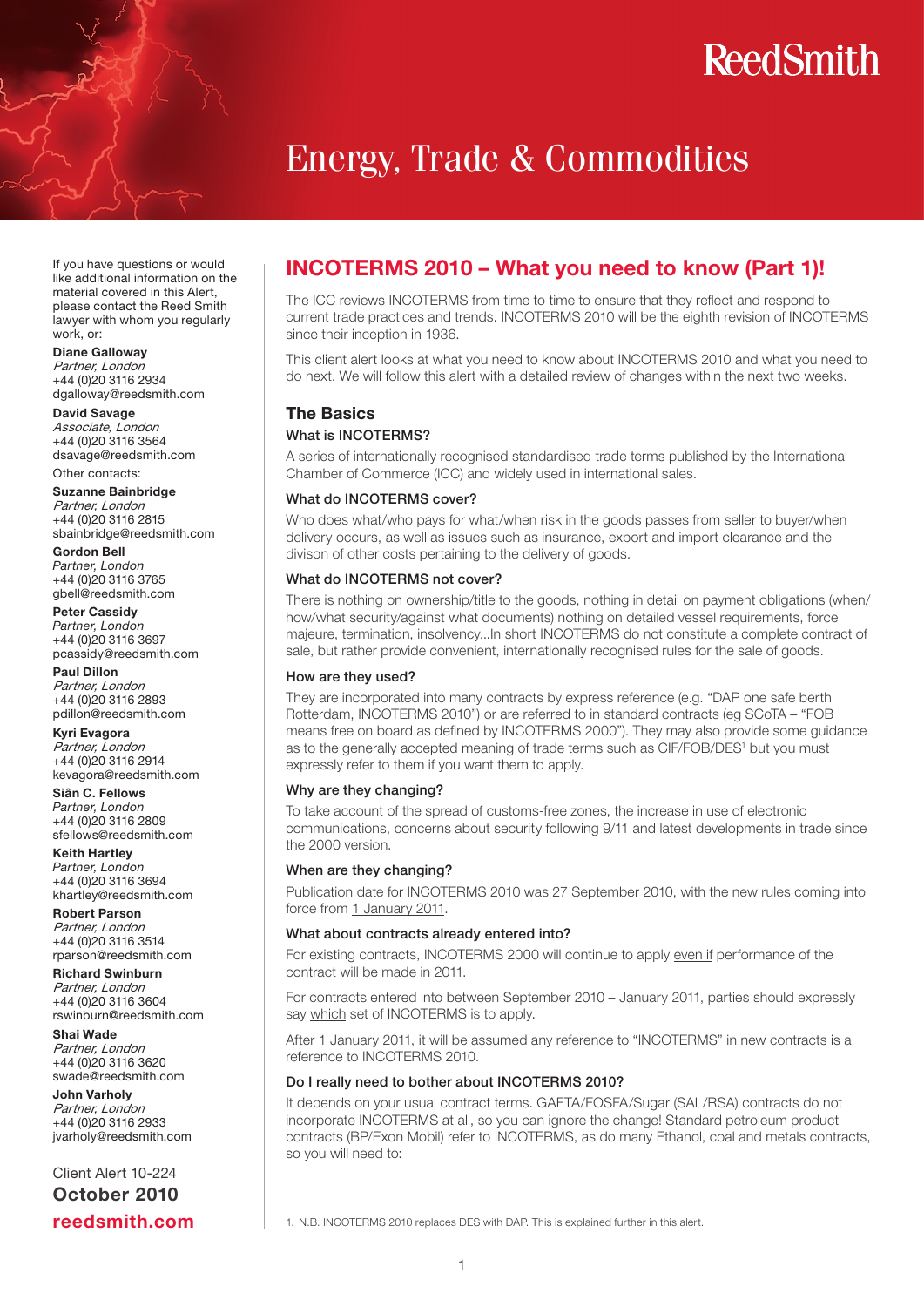- check your standard contract forms;
- consider changes in 2010 INCOTERMS:
- make any necessary consequent changes (for example changing DES to DAP) to your standard forms for new contracts; and
- publicise the changes to your counterparties and to your traders/execution people.

#### What are the main changes in INCOTERMS 2010 that you should be aware of?

- 1. Removal of four terms (DAF, DES, DEQ and DDU) and introduction of 2 new terms (DAP Delivered at Place and DAT – Delivered at Terminal).
- 2. Creation of two classes of INCOTERMS (1) rules for any mode or modes of transport and (2) rules for sea and inland waterway (INCOTERMS 2000 had four categories).
- 3. Rules which are able to serve both domestic and international trade.
- 4. Express reference to the use of "equivalent electronic records", if the parties agree or it is customary.
- 5. Amended insurance cover to reflect the alterations made to the Institute Cargo Clauses.
- 6. Allocation of parties' respective obligations to obtain or to provide information in order to obtain security–related clearances.
- 7. Responsibility for Terminal handling charges expressly allocated.
- 8. Including an obligation to "procure" goods to reflect current practices in string sales.

#### The Detail

#### 1. Removal of four terms from INCOTERMS 2000

The onward march of containerisation and point-to-point deliveries appear to have persuaded the ICC to introduce two new "Delivered" terms:

- Delivered At Place (DAP) which should be used in place of DAF, DES and DDU; and
- Delivered At Terminal (DAT) which replaces DEQ.

These terms may be used irrespective of the agreed mode of transport.

Part of the reasoning for fewer terms/simplification was that traders often chose the "wrong" term or muddled terms, leading to contradictory or unclear contracts.

#### 2. Creation of two, rather than four categories of terms

The 11 terms have been categorised under two categories:

- deliveries by any mode of transport (sea, road, air, rail) EXW, FCA, CPT, CIP, DAP, DAT and DDP. These may all be used where there is no maritime transport at all; and
- deliveries by sea/inland waterway FAS, FOB, CFR and CIF.
- This, again, is to make the new INCOTERMS easier to use.

#### 3. Adapted Rules

The new INCOTERMS are expressly stated to be for *"both domestic and international trade"*. In fact, this is stated on the front page! This is achieved by statements within the rules that the obligation to comply with export/import formalities only exists where applicable.

For trade blocs (eg the EU) where "border" formalities have largely disappeared and in the US, where there has been an increasing willingness to use INCOTERMS rather than the former Uniform Commercial Code shipment and delivery, the new terms are now easier to apply.

#### 4. Electronic Records

The buyer's and seller's obligations to provide contractual documentation may now be by *"electronic record if agreed between the parties or customary"*, reflecting recognition by the ICC of the increasing importance and contractual certainty (owing to speed of transfer) provided by electronic communication. This will also "future-proof" INCOTERMS 2010 as electronic procedures/communications develop over time.

#### 5. Institute Cargo Clauses

Where an INCOTERM requires that one party obtain insurance, the insurance requirements have been amended to reflect the changes to the Institute Cargo clauses. The parties' obligations regarding insurance have also been clarified.

#### 6. Security

The issue of security of goods /vessels, etc, is now at the front of most people's minds when considering international trade. Given that many countries now require heightened security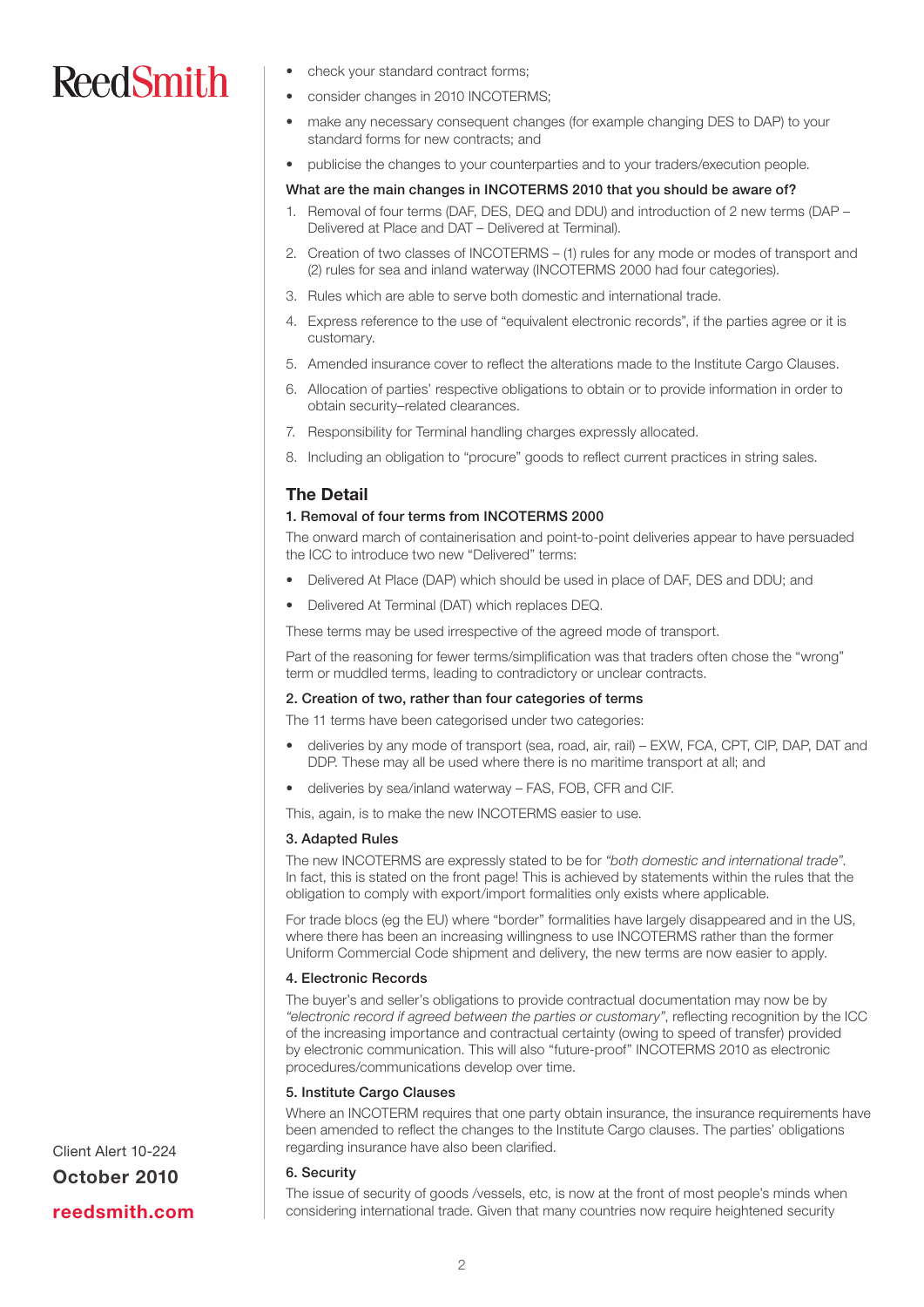checks, the rules now require that both parties are obliged to provide all necessary information (e.g. chain of custody information) in order to obtain import/export clearance. The previous INCOTERMS did not require this degree of co-operation.

#### 7. Terminal Handling Charges

Where the seller is required to arrange and pay for the carriage of the goods to an agreed destination (CIP, CPT, CFR, CIF, DAT, DAP and CCP) it may be the case that terminal handling charges are passed on to the buyer as part of the contractual price for the goods. However, historically, in come cases, the buyer also had to pay the terminal for this service (i.e. a double charge).

INCOTERMS 2010 has attempted to remedy the situation by clarifying who is responsible for terminal costs. It remains to be seen, however, whether this will put an end to the double charging previously experienced.

#### 8. String Sales

In contracts for the sale of "commodities", as opposed to manufactured goods, it is often the case that a cargo is on-sold a number of times during transit (i.e. a string sale). In such situations, sellers in the middle of the string do not ship the goods, as the goods have already been shipped by the seller at the top of the string. As such, the obligation on sellers in the middle of the string is to procure goods that have been shipped. The new INCOTERMS clarify this by including an obligation to "procure goods shipped" as an alternative to the obligation to ship goods.

### Conclusion

We expect INCOTERMS 2010 to be well received by the trade. However, as with any change, work will be required within trading companies to make sure that they are ready for this change and have made the necessary amendments to their standard contracts going forward. If this work is not done, this is a potential recipe for disputes.

#### Next Alert

Our next alert will deal with:

- 1. FOB and CIF Key Terms/Changes
- 2. DAP When to use/Key Terms
- 3. DAT When to use/Key Terms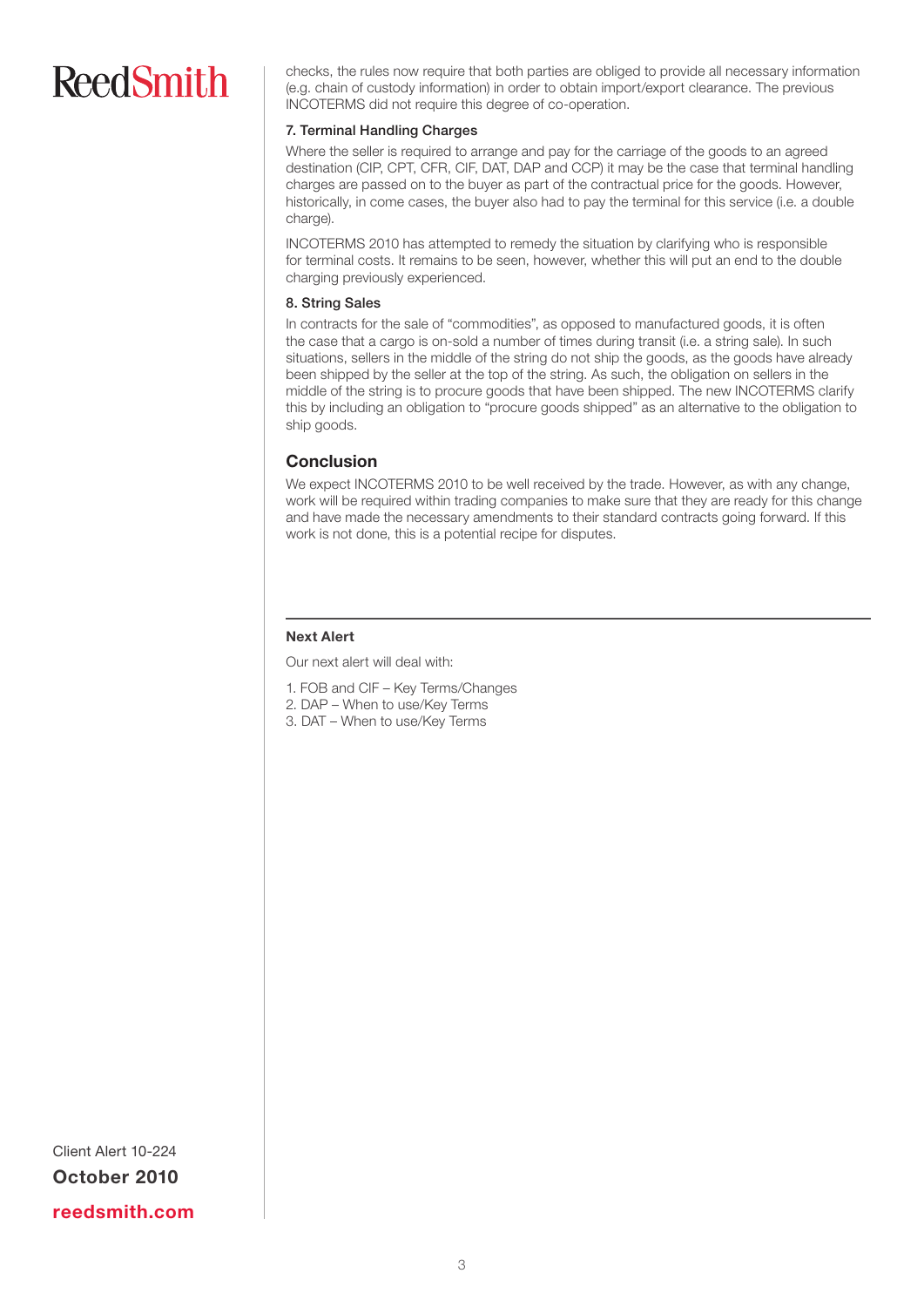### Reed Smith's energy, trade and commodities group is pleased to make the following announcements:

Gordon Bell has joined our energy, trade and commodities group (ETC group) in London. He brings with him a wealth of experience in all types of international arbitration, with a particular focus in the energy and construction sector.

Gordon's practice is distinctly international and he represents clients in a project counsel role as well as providing disputes resolution advice in jurisdictions across Europe, the Middle East and Asia.

For more information on Gordon's expertise please visit: www.reedsmith.com/our\_people. cfm?cit\_id=28864&widCall1=customWidgets.content\_view\_1.

You may remember that throughout the year we've been in touch with details of a number of new partners joining the team. Partners Peter Cassidy, Keith Hartley, Gordon Bell and Vincent Rowan will bring to thirteen the number of London based partners. Peter and Keith joined the firm in July and Gordon in October, whilst Vincent will join in November. Earlier this year partners Siân Fellows and John Varholy joined the Reed Smith team from Shell and Troutman Sanders respectively.

The energy team's expertise and geographic footprint enables it to provide a full and effective service to clients including advice on infrastructure development projects, engineering and construction, related financing, mid and down stream advice including trading, storage and transport of crude oil and oil products as well as the trading of European and U.S. gas, power and emissions, regulatory and environmental issues, U.S. and European sanctions and regulatory compliance.

**Samantha Roberts** joined our Europe and Middle East corporate group from Holman Fenwick & Willan LLP (HFW) in September where she had previously been head of the firm's Ports and Terminals industry focus group.

Samantha specialises in transactional corporate and commercial law particularly in the ports and terminals and the shipping sectors. Samantha has represented a broad spectrum of clients working within the ports and terminals industry, including port operators, commodity traders, producers and financiers. Her corporate experience covers national and international M&A and joint ventures. On the commercial side, Samantha has been involved in a broad spectrum of arrangements and agreements relating to the establishment and operation of mono functional and multimodal port facilities, including concession agreements, terminal management agreements, terms and conditions of use, terminal user agreements, storage arrangements and facilities agreements.

Samantha's specialisation has taken her across the world. When she was based in HFW's Singapore office, Samantha concentrated on the Far East market gaining a wealth of experience particularly in relation to Chinese and Malaysian port arrangements. Since returning to Europe, Samantha has worked on port projects in every habitable continent and she has had the opportunity to represent clients establishing and operating facilities in countries as diverse as Nigeria, Bahrain and Belgium.

Samantha's expertise will create a strong synergy with our market leading energy, trade and commodities group and will greatly enhance our existing offering to clients in these sectors.

For more information on Samantha's expertise please visit: www.reedsmith.com/our\_people/ directory\_search.cfm?cit\_id=28536&widCall1=customWidgets.content\_view\_1.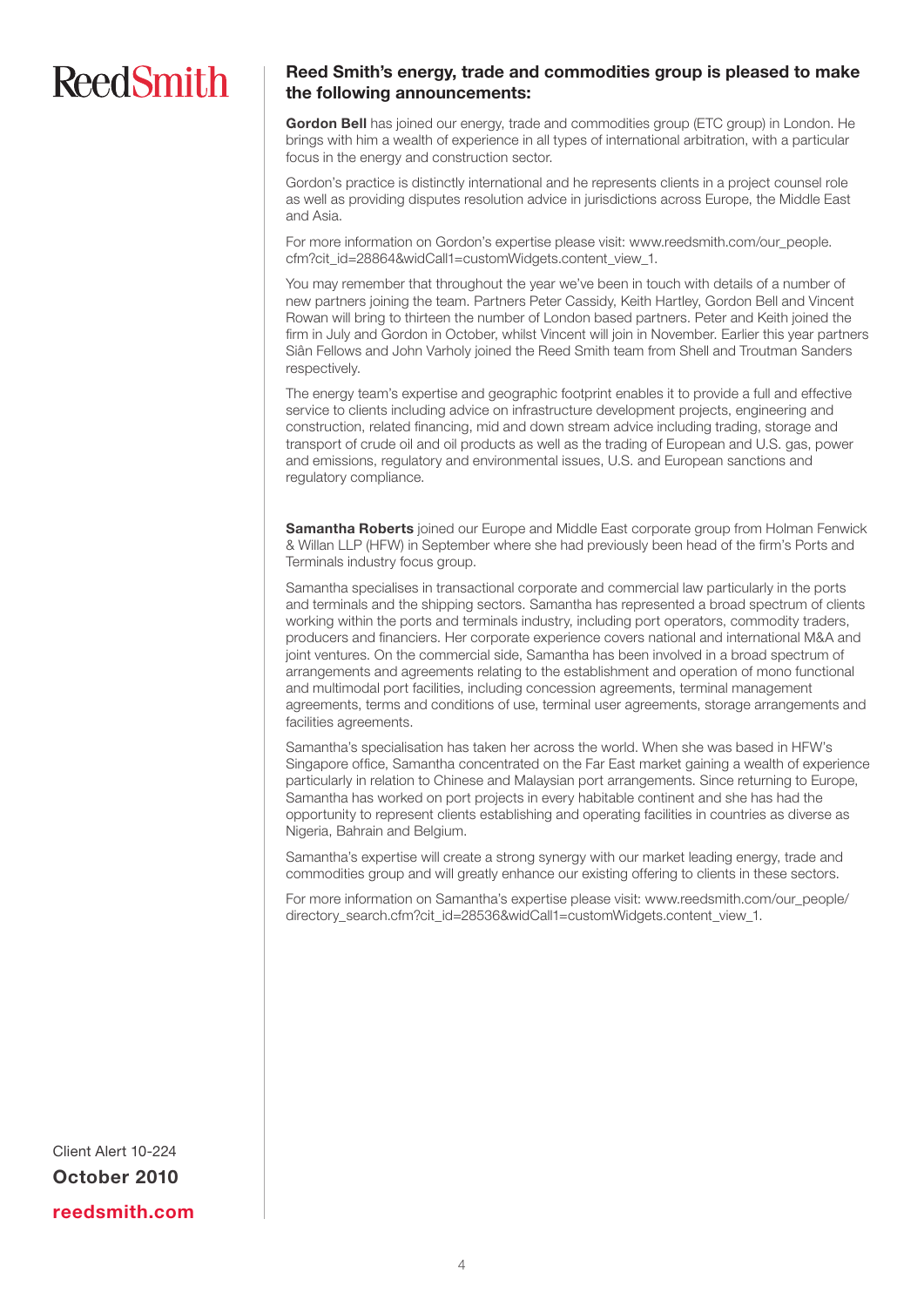#### About Reed Smith

The information contained in this Client Alert is intended to be a general guide only and not to be comprehensive, nor to provide legal advice. You should not rely on the information contained in this Alert as if it were legal or other professional advice.

Reed Smith LLP is a limited liability partnership registered in England and Wales with registered number OC303620 and its registered office at The Broadgate Tower, 20 Primrose Street, London EC2A 2RS. Reed Smith LLP is regulated by the Solicitors Regulation Authority. Any reference to the term 'partner' in connection to Reed Smith LLP is a reference to a member of it or an employee of equivalent status.

This Client Alert was compiled up to and including October 2010.

The business carried on from offices in the United States and Germany is carried on by Reed Smith LLP of Delaware, USA; from the other offices is carried on by Reed Smith LLP of England; but in Hong Kong, the business is carried on by Richards Butler in association with Reed Smith LLP of Delaware, USA. A list of all Partners and employed attorneys as well as their court admissions can be inspected at the website www.reedsmith.com.

© Reed Smith LLP 2010. All rights reserved.

Reed Smith The Broadgate Tower 20 Primrose Street London EC2A 2RS Tel: 020 3116 3000 Fax: 020 3116 3999